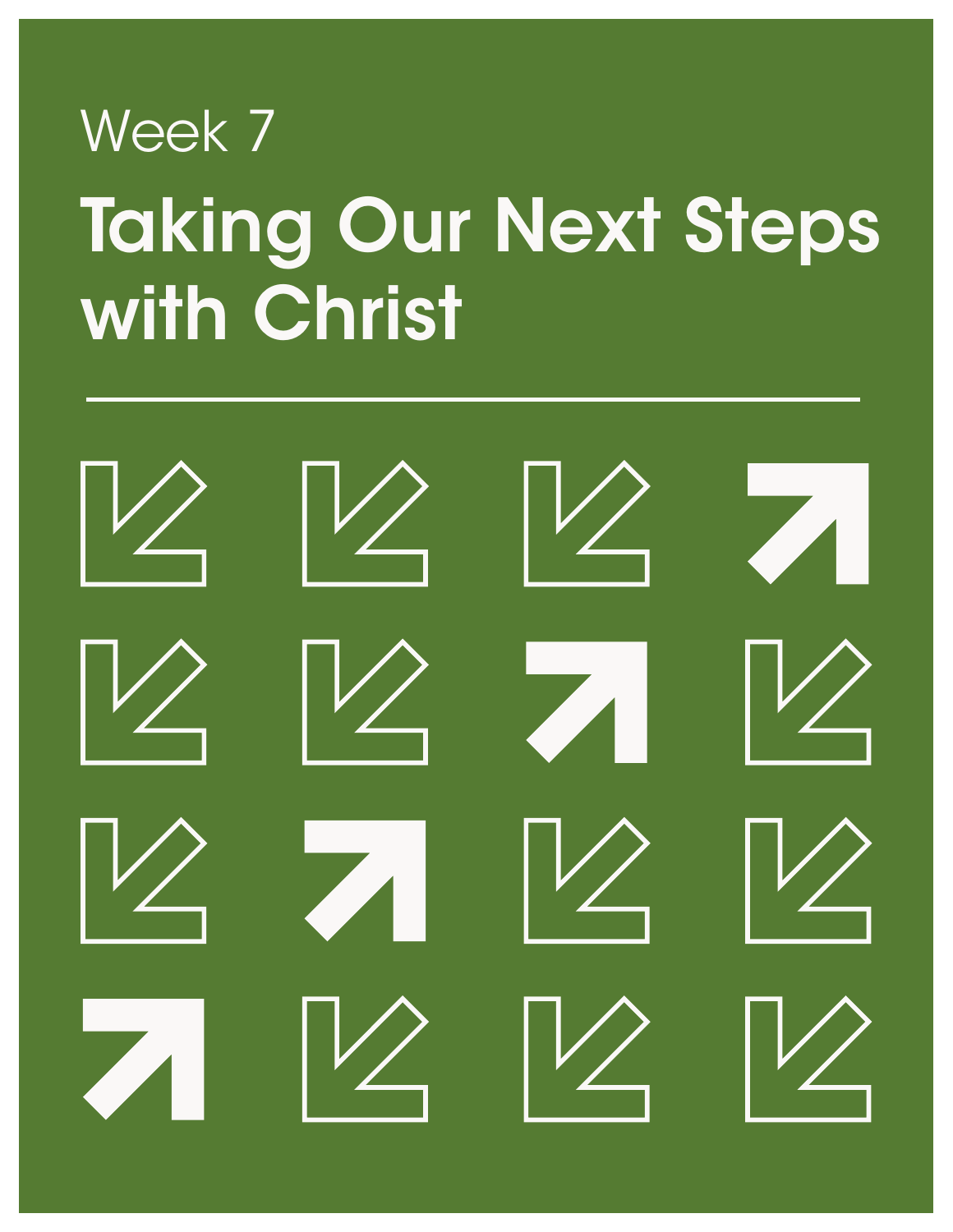# **Taking Our Next Steps with Christ**

Grace is opposed to earning, not effort.

# **Day One:** How To Change Deeply

Go to the Living FDFD website, Week Seven, to the audio resources for this day.

The goal of this seven-week study is<br>our transformation through a joyful<br>relationship with Christ. In this messe<br>Tim Keller addresses what it means t<br>change deeply. The important thing that he goal of this seven-week study is our transformation through a joyful relationship with Christ. In this message Tim Keller addresses what it means to we need to grasp is that WE ARE CHANGED BY WHAT WE LOVE. This type of change goes beyond moralism and is a by-product of living out our new identity as "loved by God." This is life change with a smile on our face and delight in our heart.

### **MESSAGE OUTLINE:**

**Question:** Why does God love us?

**Answer:** He loves us because He loves us. In other words, it is His pleasure. That's not easy to understand, but it beats the wrong thinking of those that believe that God loves us because of the good things we do.

**Question:** Why do we love God?

**Bad Answer:** Becasue we find Him useful.

**Good Answer:** We love Him because He first loved us. Everything comes from God, including love.

Conviction of sin should flow out of a realization that we are secure in God's love– no matter what. When we know God is never done loving us, even in the midst of our

struggle against sin, we will, over time, draw near to Him and see the victory we long for.

**Living FDFD**

Week**7**

#### **How Do We Change Deeply?**

1. Be convinced that there is nothing you can do to get God to love you more and there is nothing you can do that would cause Him to love you less. You are IN CHRIST–nothing can separate you from the love of Christ. There is a big difference in proclaiming "I'm a good Christian" and "I'm in Christ–LOVED BY HIM."

2. Because we are loved by God unconditionally we can be like the Apostle and be honest about our struggle with sin. In fact, if we thought that God loved us because we were good and worthy of His love, we would ...

- a. Try to hide our sin.
- b. Justify our sin.
- c. Feel condemned.

 3. We all need to remember the meditation of the Apostle Paul (Romans 8:1) that there is now no condemnation for those who are IN CHRIST. If we do this, we will …

a. Be free to talk openly about our struggle with sin and get help from others.

b. Be poor in spirit. We will be humble about our ability to resist sin and start to depend on God for help and strength.

4. We need to focus our attention on the roots of sin instead of the branches. In other words, we need to look at our affections not just our actions. The only hope for sinners is to develop a deeper love for God than for our sin.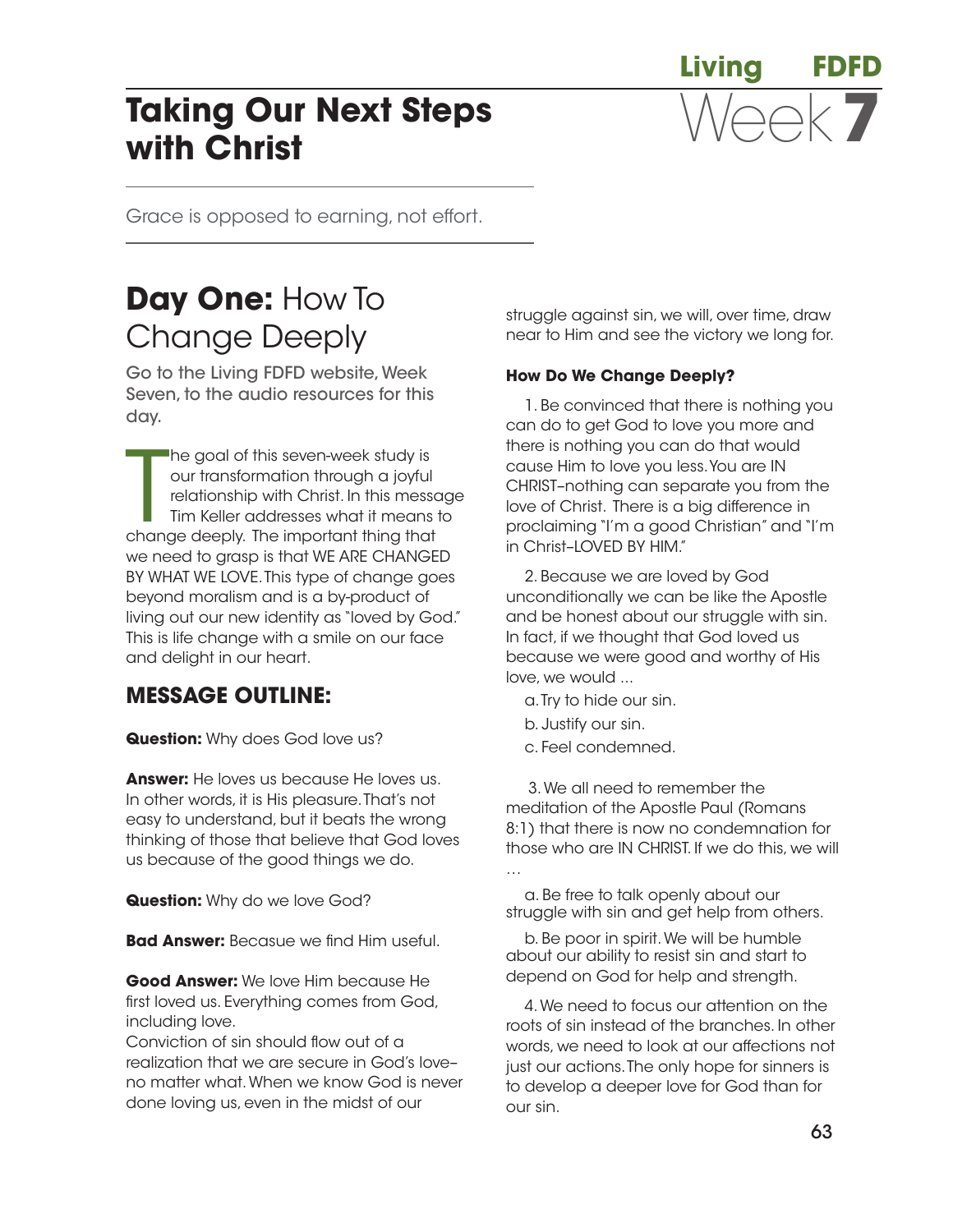## **NOTES: SCRIPTURE:**

**Romans 7:7- 8:1 NIV** | *We know that the law is spiritual; but I am unspiritual, sold as a slave to sin. I do not understand what I do. For what I want to do I do not do, but what I hate I do. And if I do what I do not want to do, I agree that the law is good. As it is, it is no longer I myself who do it, but it is sin living in me. For I know that good itself does not dwell in me, that is, in my sinful nature. For I have the desire to do what is good, but I cannot carry it out. For I do not do the good I want to do, but the evil I do not want to do—this I keep on doing. Now if I do what I do not want to do, it is no longer I who do it, but it is sin living in me that does it. So I*  !*nd this law at work: Although I want to do good, evil is right there with me. For in my inner being I delight in God's law; but I see another law at work in me, waging war against the law of my mind and making me a prisoner of the law of sin at work within me. What a wretched man I am! Who will rescue me from this body that is subject to death? Thanks be to God, who delivers me through Jesus Christ our Lord! So then, I myself in my mind am a slave to God's law, but in my sinful nature a slave to the law of sin. Therefore, there is now no condemnation for those who are in Christ Jesus...*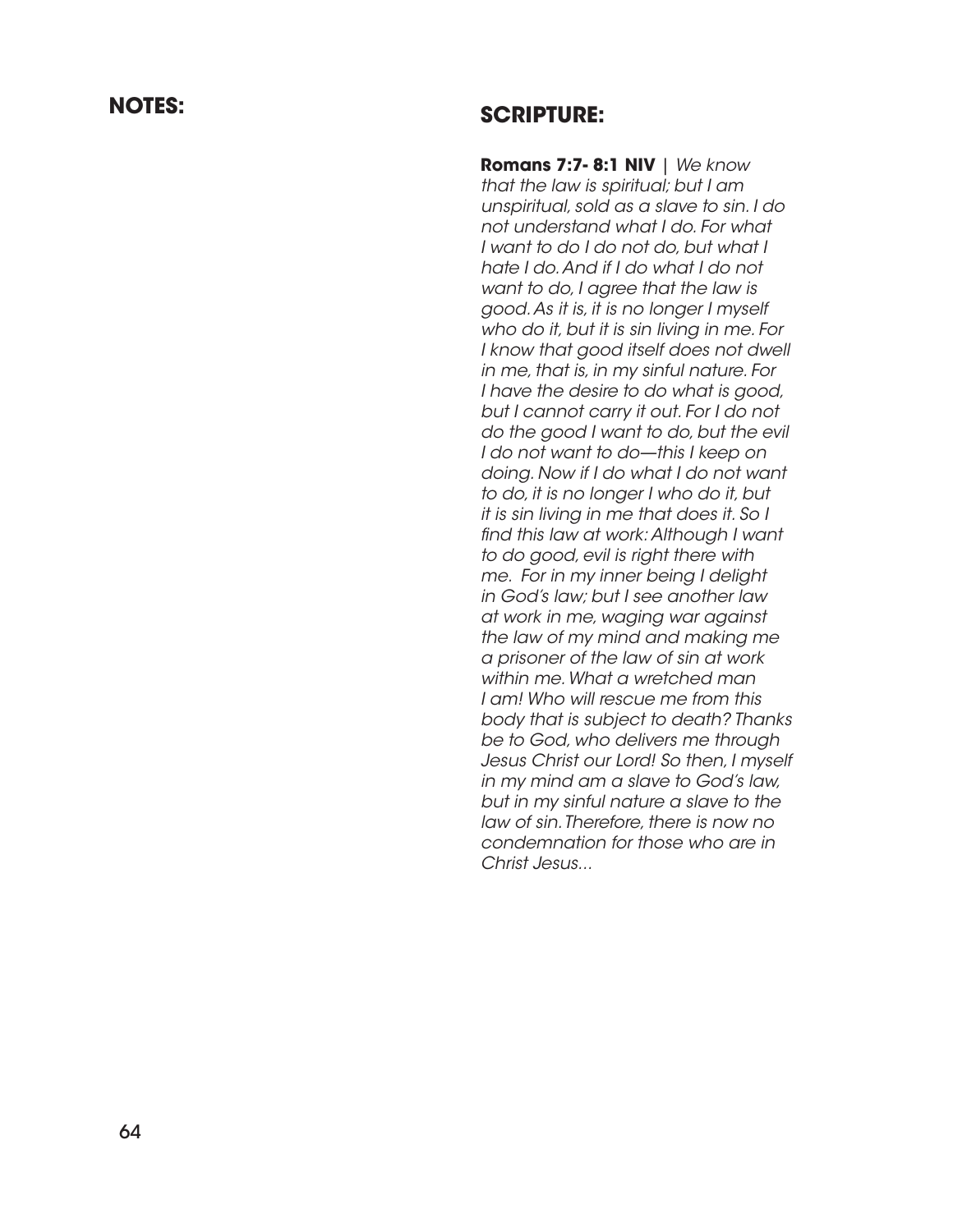#### **OBSERVATION:**

<u> 1989 - Johann Stein, mars an deutscher Stein und der Stein und der Stein und der Stein und der Stein und der</u>

the control of the control of the control of the control of the control of the control of

<u> 1989 - Johann Barn, fransk politik (f. 1989)</u>

<u> 1989 - Johann Barn, fransk politik (f. 1989)</u>

<u> 1989 - Andrea Stadt Britain, amerikansk politik (\* 1908)</u>

 $\overline{a}$ 

**APPLICATION:**

**PRAYER:** 

 $\overline{\phantom{0}}$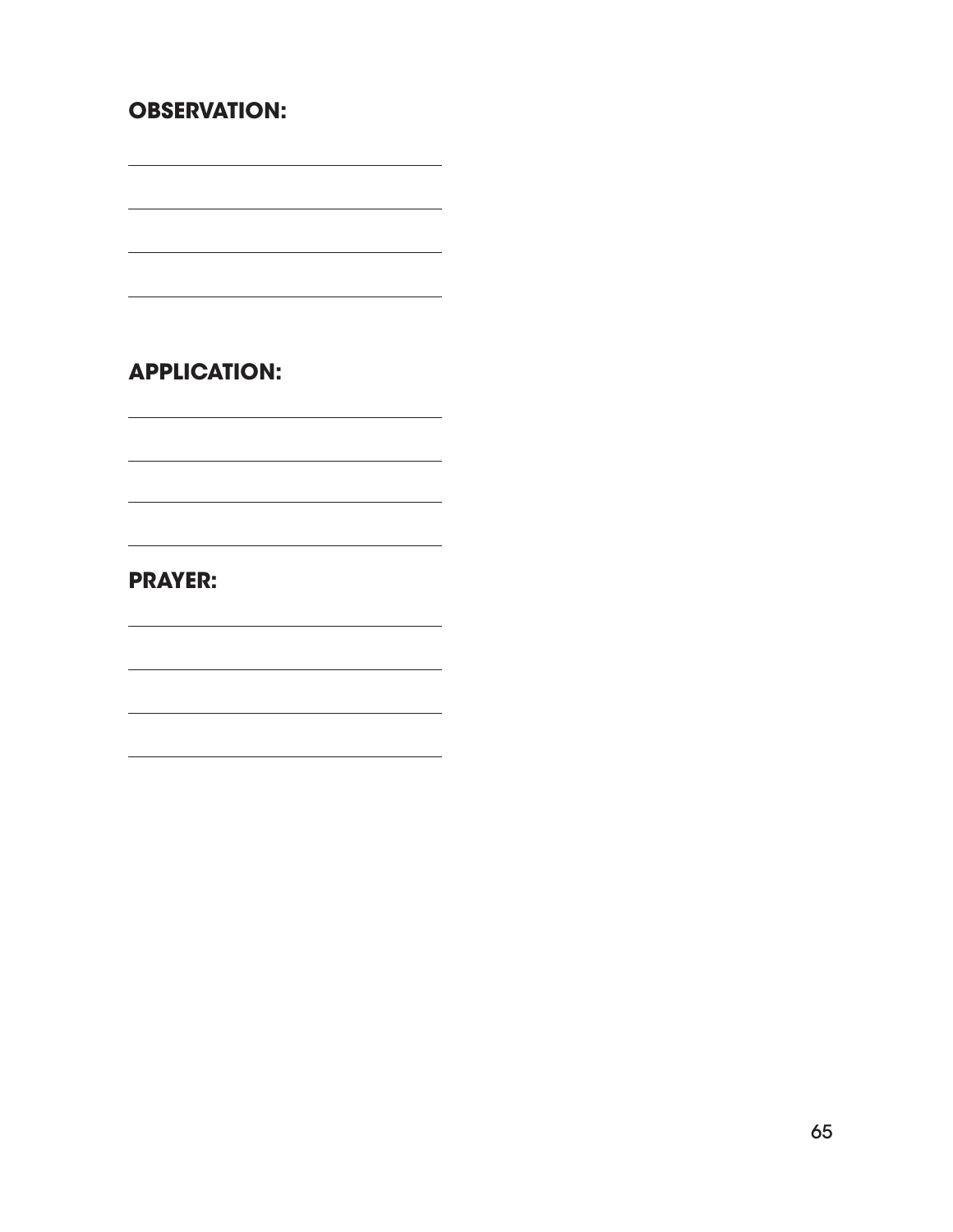# **Day Two:**  Understanding What God Uses to Grow Us

Mat is the goal of our Christian<br>
life? What is it that God wants to<br>
see produced in each one of<br>
our lives? I think the answer to<br>
these questions is FAITH and FRUIT. Let's take life? What is it that God wants to see produced in each one of our lives? I think the answer to a look at each of these and then look at how they are produced in each believer.

*"And without faith it is impossible to please God, because anyone who comes to him must believe that he exists and that he rewards those who earnestly seek him"* (**Hebrews 11:6 NIV**)

What the writer of Hebrews is telling us is that it pleases God whenever we take our next step of faith. Whenever we take the next step of trust, we take another step farther down the path of FDFD. Also, it pleases God when we take a step of faith toward trusting Him to do what He promised He would do.

Faith, or trust, is at the center of every healthy relationship. Sin was introduced into the world when Adam and Eve chose not to trust. At that point their relationship with God was broken. When we trust God, we are participating with God in His reconciling work by receiving His forgiveness and grace. The key to spiritual growth is our happy response to God's invitation to trust Him.

There are at least five faith catalysts. Two of these catalysts we have nothing to do with. In a sense, we are simply the recipients of and the beneficiary of something that God does. Those two would be: **Providential Relationships** and **Pivotal Circumstances**. (See Andy Stanley's book *Deep and Wide* for the source of these five faith catalysts.) We almost never hear a person's faith story without hearing about someone who influenced them to take a step toward Christ. It could be a family member or friend, but whoever it is, they had taken their own step on their spiritual journey then took the

opportunity to share the HOPE DISCOVERED IN THEM with someone else. We will explore Pivotal Circumstances later, but let's just admit for now that these circumstances are often difficult. There are circumstances that cause us to lose confidence in our ability to control outcomes and instead, turn to Christ for help and hope.

The three Faith Catalysts we have some control over are:

**Practical Teaching**. We have a responsibility to expose ourselves to good biblical teaching that is understandable, helpful and hopeful. Once we do this, the Holy Spirit takes that content and uses it to grow our faith. The important aspect of this catalyst is that we actually try to do what we hear. Listen to the words of Jesus in **Matthew 7:24,26 NIV**: *"Therefore everyone who hears these words of mine and puts them into practice is like a wise man who built his house on the rock… But everyone who hears these words of mine and does not put them into practice is like a foolish man who built his house on sand."*

**Private Disciplines**. *"Personal spiritual disciplines introduce a sense of intimacy and accountability to our faith walks. Private spiritual disciplines tune our hearts to the heart of God and underscore personal accountability to our heavenly Father."* (Andy Stanley, *Deep and Wide*) What are examples of spiritual disciplines? The answer to that question is this: it is anything you make yourself do (at least at first) that places you in a position to recognize the wonder of God and to discover His goodness and greatness. We cannot make ourselves grow, but by reading the Bible, praying, giving, spending time in solitude, fasting (from food or something else), or simply listening to great Christian music, we can place our "cup" (our heart) in position to receive God's Living Water. By the way, as you have participated in this study by meditating on Scripture, developing convictions, and connecting with God in prayer, you have done Private Disciplines.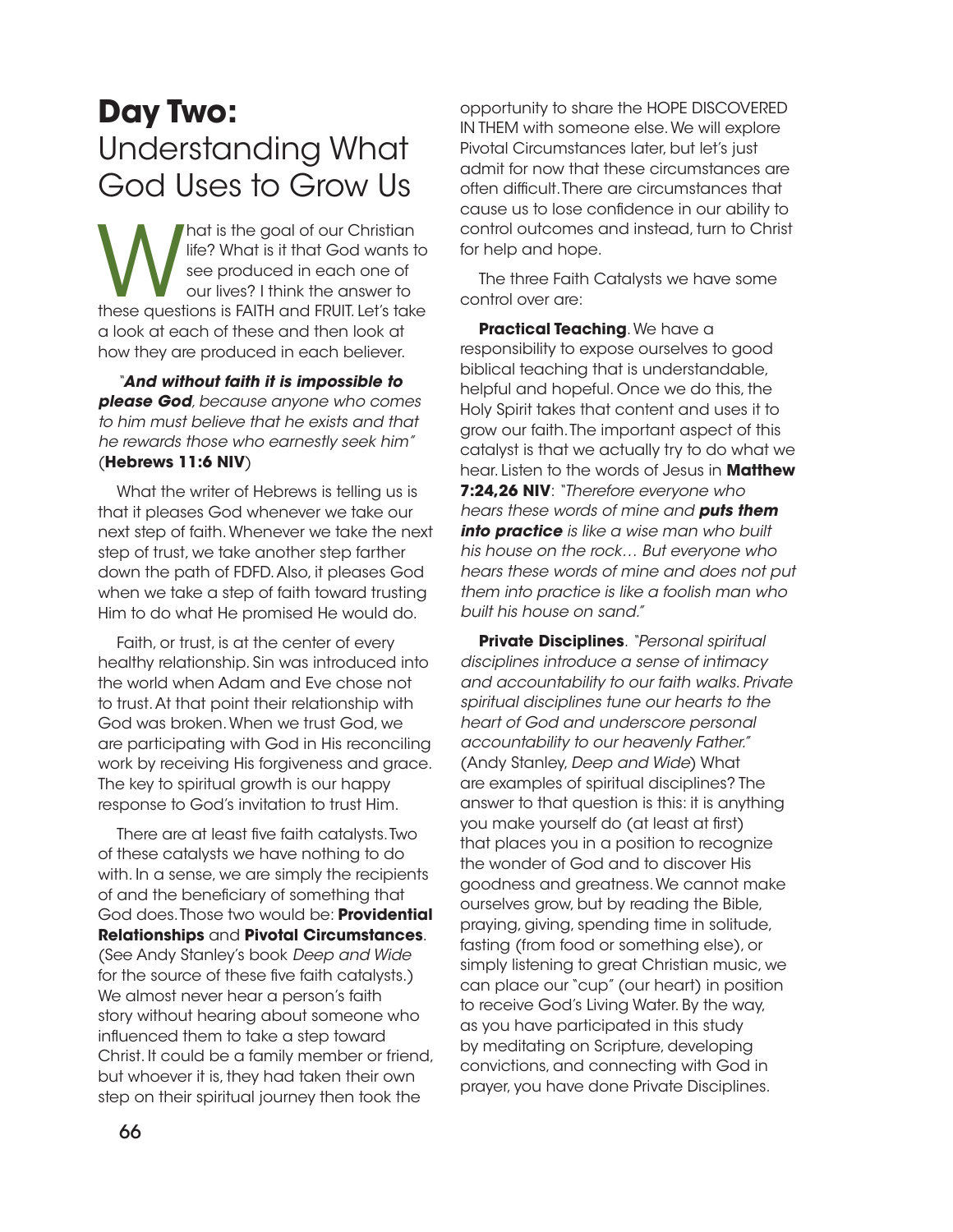**Personal Ministry.** We all fight our flesh or sinful nature. Personal ministry takes us out of the selfish world we live in and puts us in a world that costs us time, money and effort—the world of service. Some of us need to simply make ourselves available for service instead of picking and choosing

"Some people are just too lazy to be happy."—Paul Robie when and where and who we will serve. We need to do this since it is easy to convince ourselves to do that which will get us noticed or applauded. We will

never put a dagger into our sinful nature if we do only that which makes us feel good about ourselves. (BTW: Some people know this, but just in case no one has told you, available to all of us is an ancient cure for depression: serve someone who is less fortunate than you.)

Spiritual FRUIT is something that is organic (can't be manufactured), slow, and INDIRECT. It is especially helpful to know that the FRUIT OF THE SPIRIT (**Galatians 5:22-23**) is something that God does, not us. All we do is cooperate with God by doing the kinds of things that help us receive from Him what is needed for our growth. Jesus called this ABIDING (**John 15**). It is our job to stay connected to Christ through the means described above.

 At SMCC we like to say, "It's not about TRYING HARDER; it's about TRAINING BETTER." In other words, you cannot grow in your trust for God by trying harder. You must train better by participating in the three "faith catalysts" that God has given you to do. This isn't hard, but it is INTENTIONAL. And that is why "SOME PEOPLE ARE JUST TOO LAZY TO BE HAPPY." We must make ourselves do some things so that we can grow and experience the joy that is in Christ.

#### **SCRIPTURE:**

**1 Timothy 4:7 NIV** | *Have nothing to do with godless myths and old wives' tales; rather, train yourself to be godly.*

#### **OBSERVATION:**

#### **APPLICATION:**

#### **PRAYER:**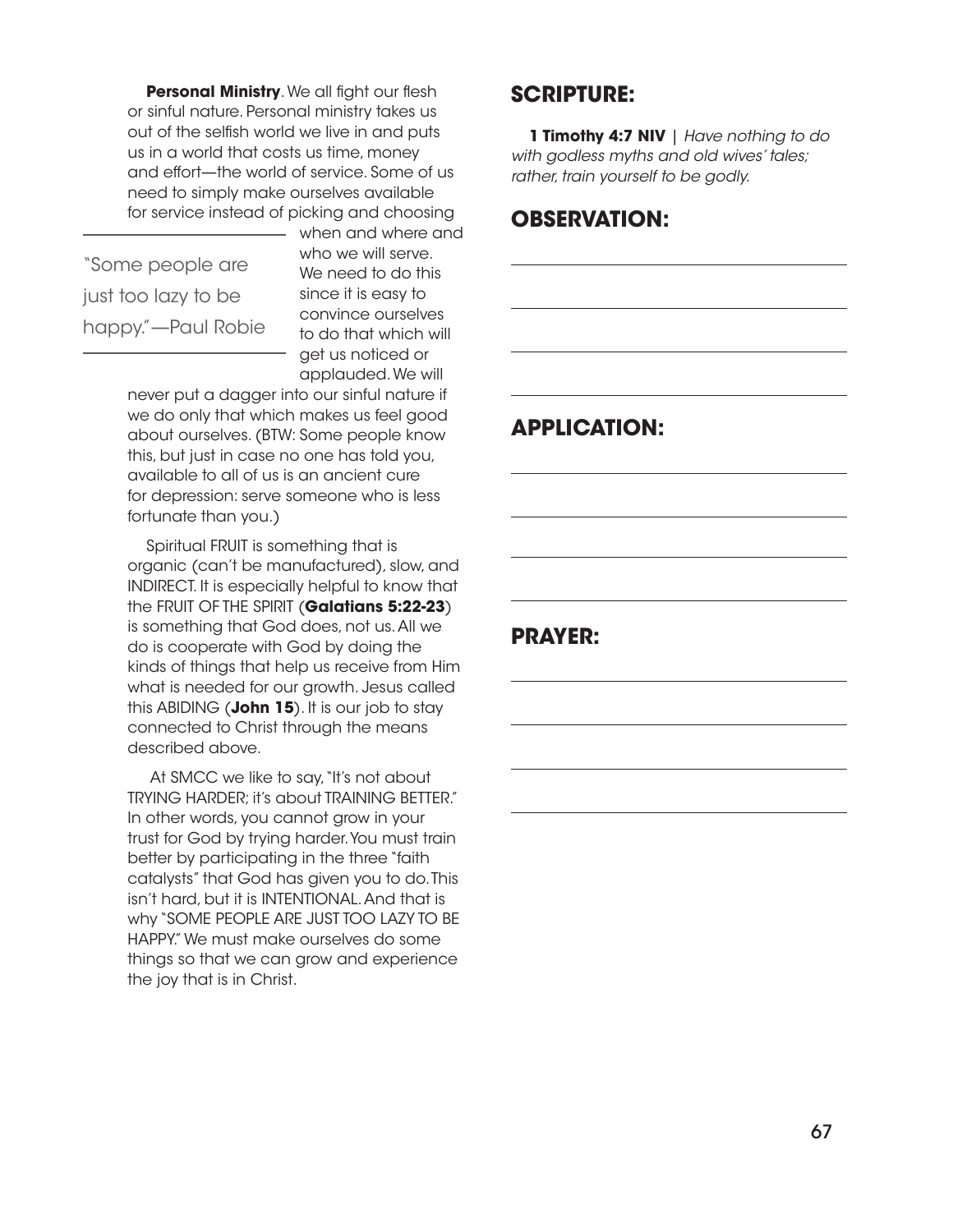# **Day Three:** No Pain, No Gain—The Role of Suffering and Grief In Our Spiritual Growth

"Grief is the one pain that heals all others. It is the most important pain there is." Henry Cloud

If one of you walked out of this meeting<br>and a guy with a mask walked up to<br>you in the dark parking lot, took out<br>a knife, stabbed you in the stomach<br>and took all your money, and left you in and a guy with a mask walked up to you in the dark parking lot, took out a knife, stabbed you in the stomach and took all your money, and left you in an unconscious state, you would call him a mugger. Someone would call the police, and they would try to catch the perpetrator. But if you left this meeting, drove down the street to the local hospital, and a guy with a mask took out a knife, cut your stomach open, took all your money, and left you in an unconscious state, you would call him a doctor and thank him for helping you. One is a mugger and the other is a surgeon" (Henry Cloud, *How People Grow*).

Suffering is a lot like that. There is THERAPEUTIC SUFFERING and there is DESTRUCTIVE SUFFERING at the hands of evil people. The key, Dr. Cloud says, is to be able to tell the difference between the two and to apply the right kind of response to each. When life "mugs" someone, we need to give them help and healing, support and comfort. One thing we can do for each other is help during times like this "(*Carry each other's burdens, and in this way you will ful*!*ll the law of Christ* (**Galatians 6:2 NIV**)."

A "mugging" can help us develop empathy for others and can help us not to put too much hope in this world.

But there is another kind of pain that can actually grow us—"good pain." This is the kind of pain that God uses to grow our character. Two passages of Scripture that

help us see this are the following:

*"Not only so, but we also glory in our sufferings, because we know that suffering produces perseverance; 4 perseverance, character; and character, hope* (**Romans 5:3-4 NIV**)."

*"In your struggle against sin, you have not yet resisted to the point of shedding your blood. And have you completely forgotten this word of encouragement that addresses you as a father addresses his son? It says, "My son, do not make light of the Lord's discipline and do not lose heart when he rebukes you, because the Lord disciplines the one he loves, and he chastens everyone he accepts as his son." Endure hardship as discipline; God is treating you as his children. For what children are not disciplined by their father? If you are not disciplined—and everyone undergoes discipline—then you are not legitimate, not true sons and daughters at all. Moreover, we have all had human fathers who disciplined us and we respected them for it. How much more should we submit to the Father of spirits and live! They disciplined us for a little while as they thought best; but God disciplines us for our good, in order that we may share in his holiness. No discipline seems pleasant at the time, but painful. Later on, however, it produces a harvest of righteousness and peace for those who have been trained by it* (**Hebrews 12:4-11 NIV**)."

Three things we can do in order to grow when experiencing GOOD PAIN:

1) **Go through it and don't try to escape by using drugs, pleasure, or isolation**. Remember, reality is our friend. These escapes are coping mechanisms that we have to reject in order to grow. When we go through pain and suffering, we give God a chance to meet us there in the pain. Someone said, "You won't realize that God is all you need until He is all you have." There is a lot of truth in that statement.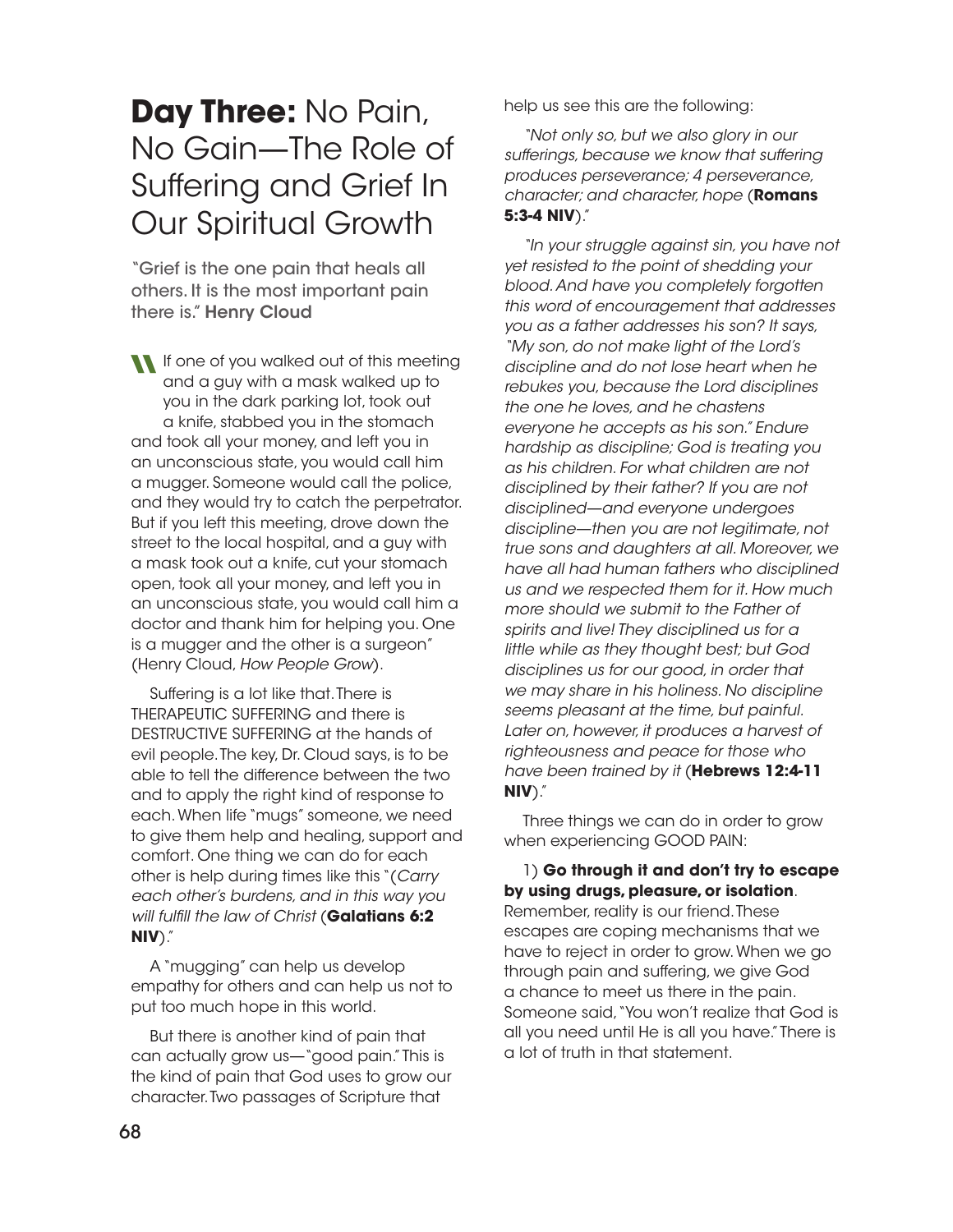2) **Use the reality of pain and suffering to reveal how spiritually WEAK we are**. If trials are crushing us, we can use that as an indication that it is time to start to build our spiritual strength. When we exercise, we are pushing our muscles to do what is uncomfortable. When we keep doing this, the pain becomes lessened over time. Here are some examples of spiritual exercises that build endurance during trials:

- Reach out to others from a vulnerable heart
- Confess sin to one another
- Stop faking it let others know that we are hurting
- Take the risk of being real and honest
- Deal with trauma from our past
- Say what you mean and mean what you say
- Serve someone who is hurting
- Learn to forgive, grieve, make amends, and reconcile

3) **Use this pain to push us into the arms of God**. Sometimes we need to simply lament—that is, stop complaining to everyone else and go to God in our distress. Peter told us this: "*Cast all your anxiety on him because he cares for you.* (**1 Peter 5:7 NIV**)."

#### **SCRIPTURE:**

**James 1:2-4 NIV** |*Consider it pure joy, my brothers and sisters, whenever you face trials of many kinds, because you know that the testing of your faith produces perseverance. Let perseverance* !*nish its work so that you may be mature and complete, not lacking anything.*

#### **OBSERVATION:**

#### **APPLICATION:**

**PRAYER:**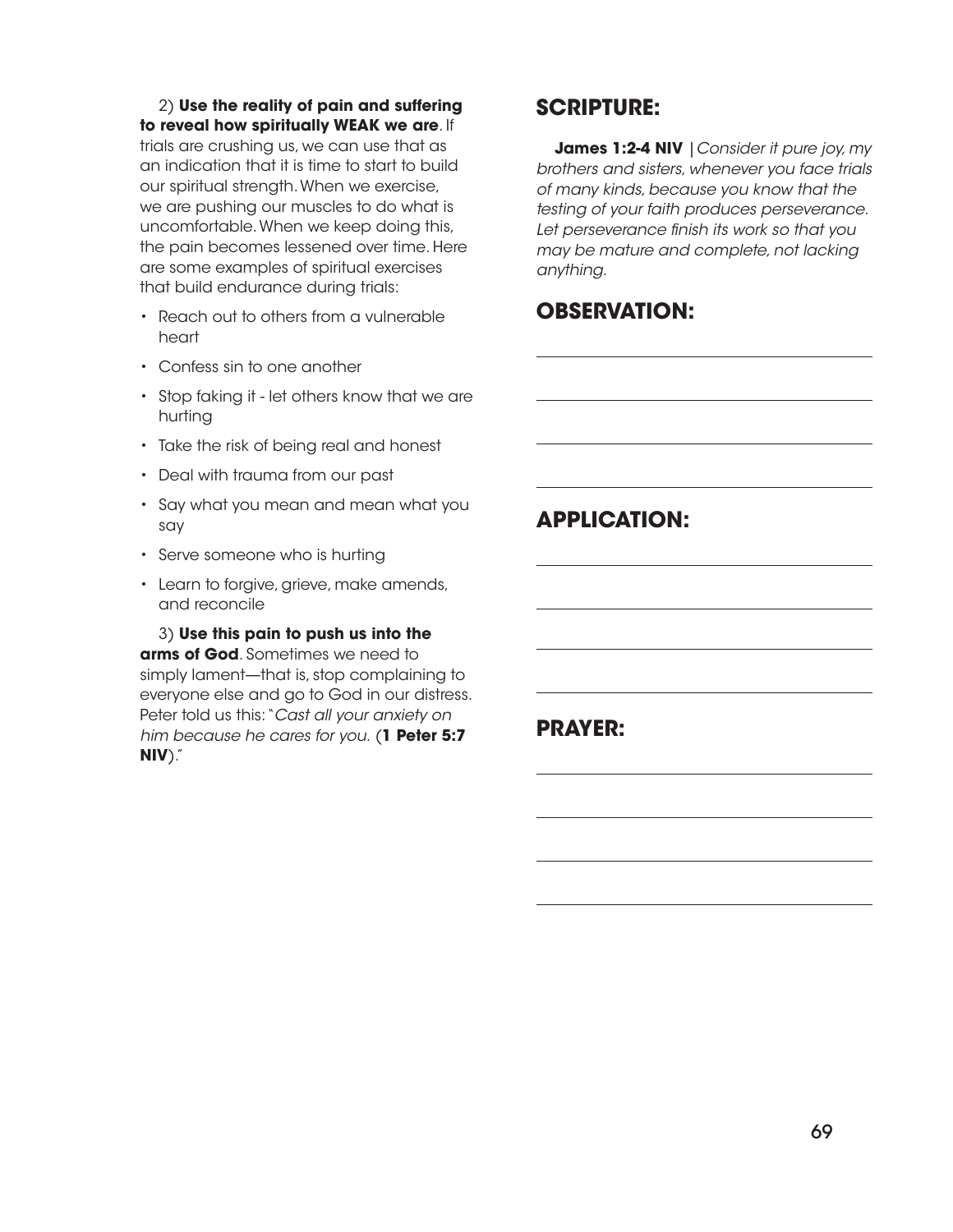# **Day Four: Permanent** Transformation Is Consistent in This New Love

#### **Today's Reading:**

**1 John 4:19 NIV** | *We love because he*  !*rst loved us.*

**John 1:13 NIV** *| Greater love has no one than this: to lay down one's life for one's friends.*

The key to our life being transformed<br>by God from the inside out is not so<br>much a change in our BEHAVIORS<br>but a change in our DESIRES. The way<br>we will stop sinning is not by being told over The key to our life being transformed by God from the inside out is not so much a change in our BEHAVIORS but a change in our DESIRES. The way and over, "Stop sinning!" but by seeing God for who He really is–big, beautiful, good, great and wise.

Some of you might push back by asking, "Then why does God give us commands?" We'll get to that, but for now, let's see what will ultimately lead to our transformation. J.D. Greear shares this illustration:

*"Think of it like a balloon. There are two ways to keep a balloon afloat. If you fill a balloon with your breath, then the only way to keep it in the air is to continually smack it upward. That's how religion keeps you motivated: it repeatedly "hits" you. "Stop doing this!" "Get busy with that!" This is my life as a pastor. People come on a Sunday so I can "smack" them about something. "Be more generous!" And they do that for a week. "Go do missions!" And they sign up for a trip. Every week I smack them back into spiritual orbit. No wonder people don't like being around me. But there's another way to keep a balloon a*"*oat. Fill it with helium. Then it* "*oats on its own, no smacking required. Seeing the size and beauty of God is like the helium that keeps us soaring spiritually."*(*Gospel*)

Puritan Thomas Chalmers called this "the expulsive power of a new affection." You see, our affections for idols—our "over–desire" for things that won't satisfy—are brought under control when they are taken captive by a STRONGER, MORE SUPERIOR AFFECTION.

This is why we should never take our eyes off the Cross of Christ. We should never stop measuring His compassion and love for us by what He did for us on the Cross. This is why the Apostle Paul could sum up his ministry in this way: "*... but we preach Christ cruci*!*ed: a stumbling block to Jews and*  **foolishness** *to Gentiles"* (**1 Cor. 1:23 NIV**).

The reason the Apostle Paul says that others will consider the cross foolishness is because it is a radically different motivating force than anything else in the world. Most people understand behavior modification as the way to change people. But instead of a "carrot and stick" approach to motivation, Paul knew that God had "bet the farm" that love on the cross would change people sufficiently and permanently. All of God's goodness and greatness is wrapped up in this one act of grace.

If God's love for you found in the sacrifice of His Son doesn't draw your affections to God and produce in you a sense of His greatness, then your heart has not been transformed and you will need "smacking continuously." Until this new affection is produced in us by the Cross, all our lifestyle changes will be superficial and all we have left to motivate us is the threat of punishment or the promise of reward. In other words, we have become a religious person, perhaps without knowing it.

Seeing the glory of God revealed in the Gospel gives us freedom from both sin and religion. The Gospel sets us free from the threat of condemnation and changes our hearts so that it is "our pleasure" to serve Him. This is what is meant by **Full Devotion** and **Full Delight**. Our devotion is to know God and to see Him for who He really is. The by-product of that is our joy in honoring Him and making Him known.